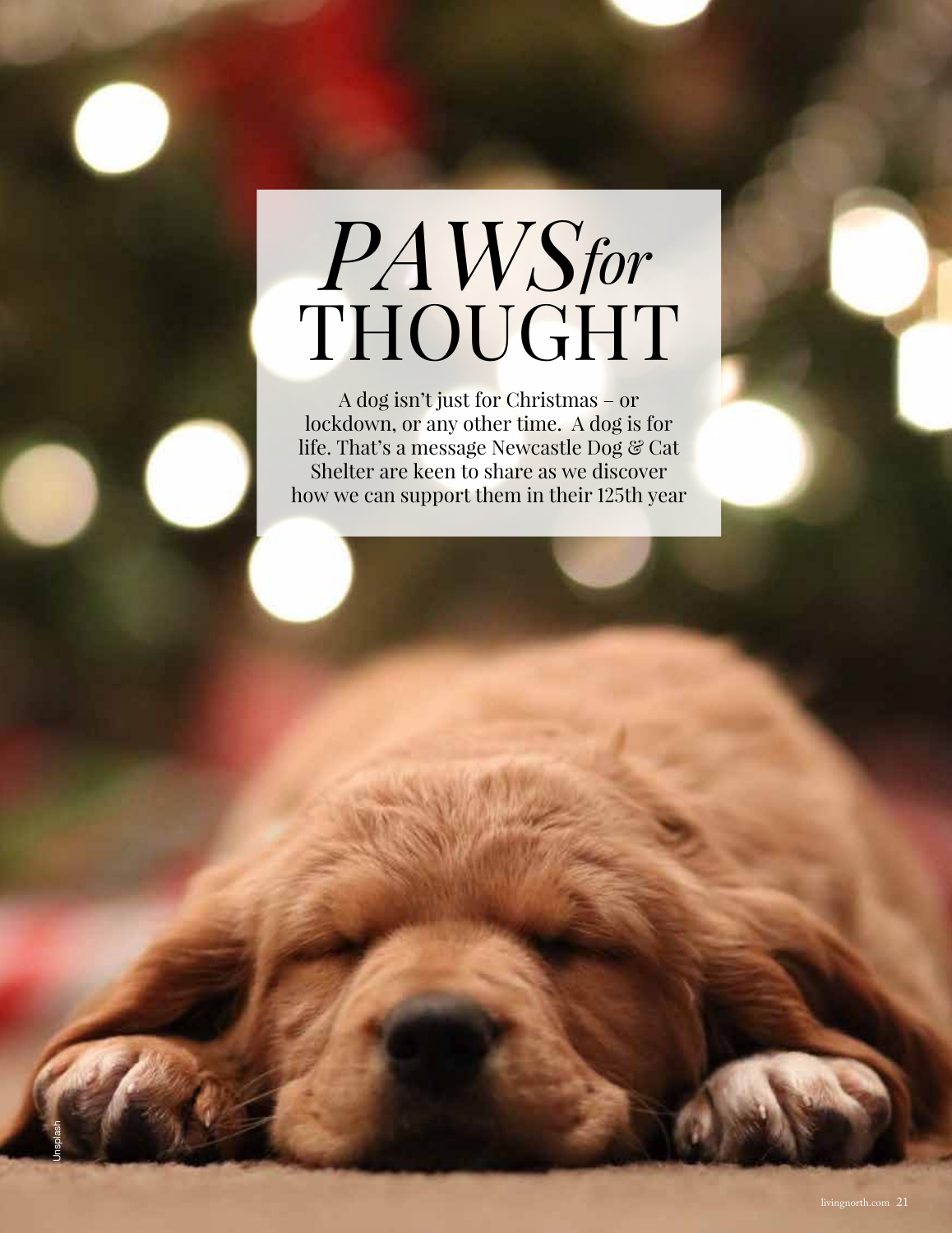The majority of animals that come through the shelter's doors are either gifted to them and come from owners who may be struggling for a variety of reasons, or are strays who come in after they've been found abandoned or lost without a microchip. Chris tells us that the shelter doesn't rehome over Christmas, but makes it clear that they're always there to help and advise those who may be struggling to cope with pets. 'We never want to see an animal in distress, or in an environment that isn't healthy, so the important thing is that we're here and people can pick up the phone and speak to a member of our staff to get some advice, because sometimes that's enough in itself,' he explains.

Once an animal has been health checked and is fit and well, the team spend time with them to understand them a bit more – because every animal has its own character and personality. It's only when they've got to know them better that they can help them find the perfect home. Prospective owners are asked plenty of questions to enable the team to make the right decision as to where that animal will be best placed – that goes for dogs, cats, rabbits and any other animal waiting to be rehomed.

There are farm animals here too – clearly Newcastle Dog & Cat Shelter would never say 'no' to an animal in need of somewhere to stay, as they may have no alternative. 'If we're not the right place for a farm animal, we'll look for an alternative,' Chris says. 'We have a network of contacts to help if it comes to that, but we'll always take an animal in if there's a need – that includes snakes too (which we've had at the shelter in the past). We'd never say no, but we're not always the best full-time destination for some.'

External to pure and prior the last 125 years they've helped lost, unwanted, neglected, abused and abandoned animals – and pride themselves on finding forever homes for them, and helping to prevent cruelty to animals. Cove the last 125 years they've helped lost, unwanted, neglected, abused and abandoned animals – and pride themselves on finding forever homes for them, and helping to prevent two shelters within Newcastle (Claremont Road and Benton North Farm), they also help reunite lost animals with their owners.

What Chris has learned from his time at the shelter is that if they can work on supporting people and their pets, fewer animals may be left seeking a new home. 'It's not uncommon that some people can't afford to feed their pet, and if we can help with short-term support to prevent having to give an animal up, we will,' Chris explains. 'A lot of what we can do going forward is working more closely with the community to educate and support them.' Chris uses his background in palliative care as an example. 'I was aware of some people who have pets being more concerned about where their pet would go than about themselves. If we can help with cases like this, then that's just another way we can help the community,' he says.

But, of course, the shelter can only keep going if that support is returned, and what better time to highlight that than at Christmas – a time for giving. 'The community are very generous,' Chris says. 'We do get a lot of food donations and that's very generous but we have plenty of food. What we do need more of is funding to enable us to do the work we're really good at. That's why fundraising is so important to us.' That's why the shelter are encouraging any donations, no matter how small. 'Where we need significant support is in updating our facilities, both here and at Claremont Road. By improving the facilities we can improve our quality of care for the animals. We'd love to work with local businesses big and small to improve our site. In two or three years time, I'd like to think that we'll be here in a site that has been massively improved.' Funding will help improve the cattery, parking facilities and energy use, among other vital aspects of the shelter.

supporting people and their pets, fewer animals may be

'If they can work on left seeking a new home'

As we head to their rehoming centre at Benton North Farm, we have that phrase 'a dog is for life, not just for Christmas' in mind. But as we're greeted by donkeys, pigs, Houdini the goat, and even bees (to highlight just a few of the animals here) – and there's plenty more we want to know about the shelter. After a tour, and being introduced to a friendly husky, some lively rabbits and three happy-to-be-petted horses, Chief Executive, Chris Bray, shows me to his office where more dogs await (these ones belong to the staff) – including Rosie, who greets us with a friendly tail wag.

Chris joined the team in January (some of the staff have worked for the shelter for more than 20 years), and he's been blown away by his experience so far. 'The way we're able to spend time with these

animals and understand them better, and provide care and find them forever homes is incredible,' he says. 'It's an amazing privilege to be able to do what we do. Being new to the team, I've been able to ask questions that may not have been asked before and it's nice to explore doing things slightly differently.

'One of the challenges around the pandemic has been loneliness for people, and animals have provided them with an amazing sense of support. We know from experience that a pet brings so much to families, and especially individuals who may be isolated. Whether it's a budgie or hamster or a dog or cat, just that sense of having some companionship is so important.'

Newcastle Dog & Cat Shelter is one of the oldest organisations in our region, and is now in its 125th year – but it's still important to spread the word about what they do. 'In part, it's quite sad that we do still exist if I'm being really honest, because it means animals still need our help,' Chris admits. 'You'd like to think after 125 years that society would have changed a bit, but it hasn't. The big achievement for us is telling our story and growing our reach.' Now, as they reopen the shelter's doors for visitors, there's plenty to share with the community.